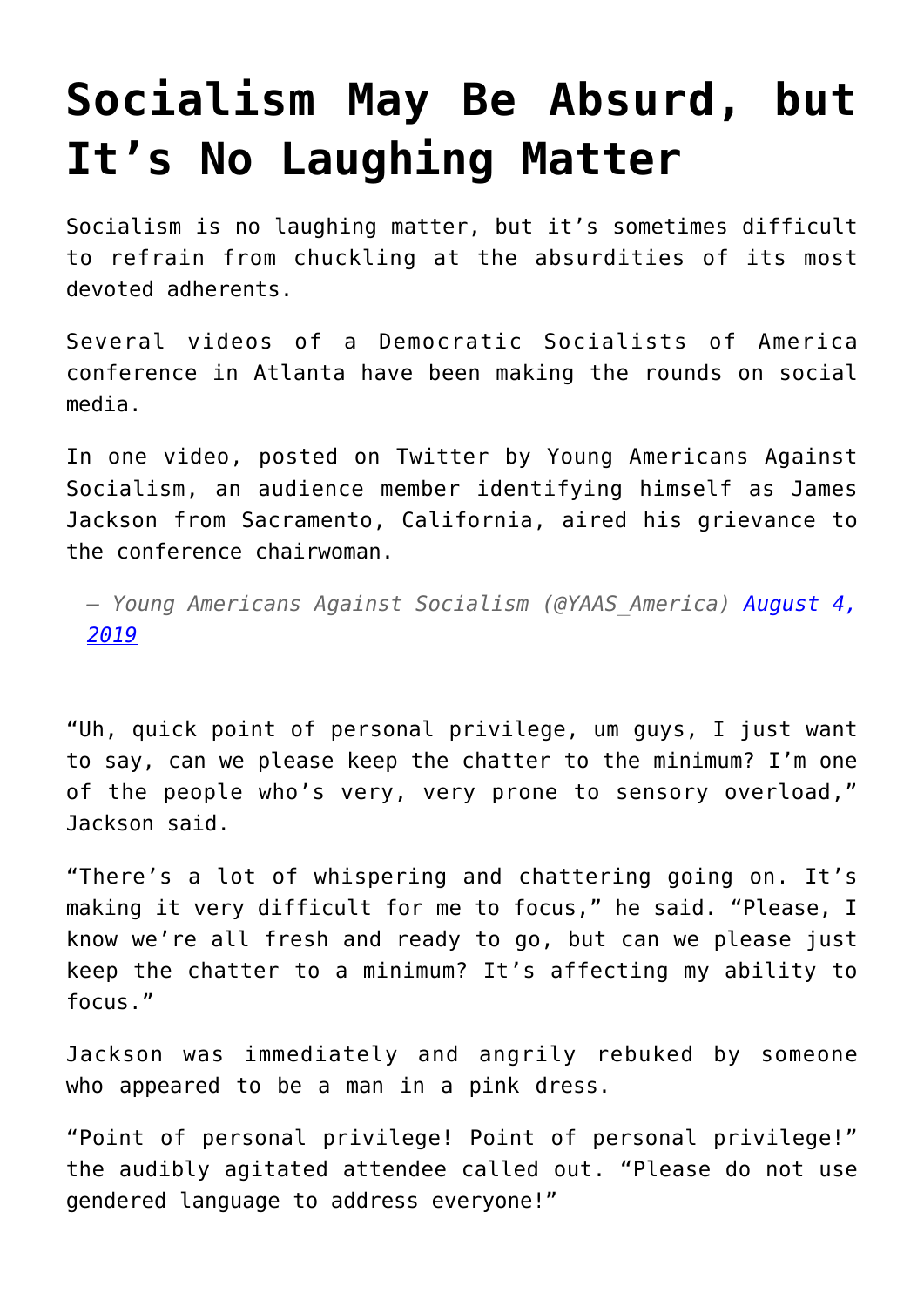He apparently didn't like Jackson's use of the word "guys."

This wasn't the end of the drama.

Jackson spoke again, and this time he was much angrier.

"Quick point of privilege once again … Hi, James Jackson, Sacramento [Democratic Socialists of America], he/him," Jackson began.

It must be noted that it is increasingly common for socialists at these events to state their preferred pronouns after saying their name, a practice that's clearly made its way into mainstream progressive politics.

Sen. Elizabeth Warren, D.-Mass., [identified her pronouns](https://freebeacon.com/politics/elizabeth-warren-adds-preferred-gender-pronouns-to-twitter-bio/) as "she/hers," recently on Twitter.

## Jackson continued:

*I have already asked people to be mindful of the chatter of their comrades who are sensitive to sensory overload. And that goes double for the heckling and the hissing. It is also triggering to my anxiety. Like, being comradely isn't just for, like, keeping things civil or whatever. It's so people aren't going to get triggered, and so that it doesn't affect their performance as a delegate.*

One speaker laid out the guidelines of the conference, telling attendees to clamp down on "aggressive scents" in the "quiet spaces" reserved for attendees who wanted to avoid loud noises.

*— Young Americans Against Socialism (@YAAS\_America) [August 4,](https://twitter.com/YAAS_America/status/1158088364912009216?ref_src=twsrc%5Etfw) [2019](https://twitter.com/YAAS_America/status/1158088364912009216?ref_src=twsrc%5Etfw)*

He also told his assembled comrades to avoid talking to police officers, the press, and supporters of President Donald Trump.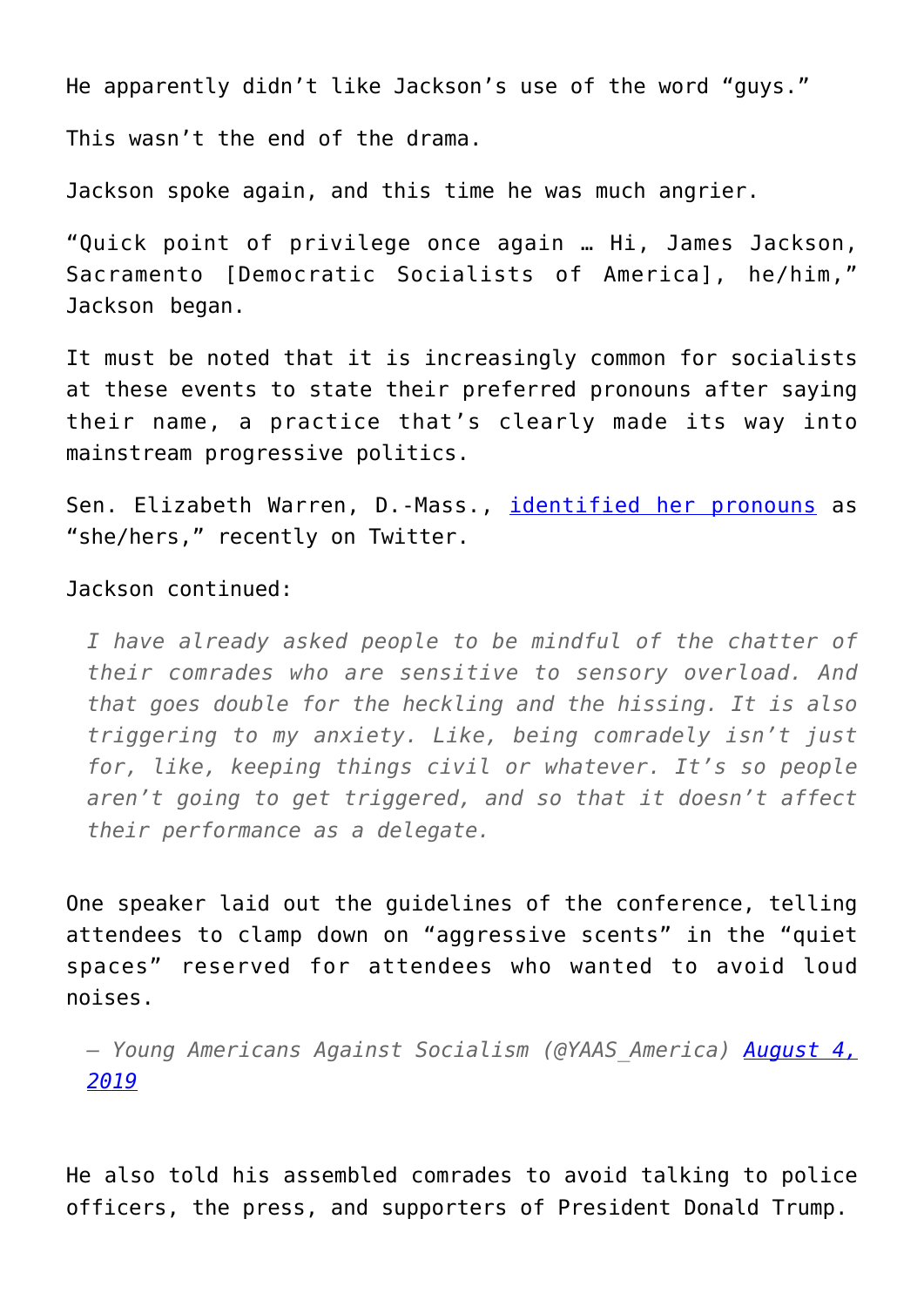It's hard not to watch these clips and not be amused.

However, as seemingly unserious as this all seems to be, the socialists who gathered at the Atlanta conference shouldn't be taken lightly.

This event resonated with me in its similarity to a [socialism](https://www.dailysignal.com/2019/07/15/i-went-to-a-socialism-conference-here-are-my-6-observations/) [conference I attended in Chicago over the Fourth of July](https://www.dailysignal.com/2019/07/15/i-went-to-a-socialism-conference-here-are-my-6-observations/) [weekend](https://www.dailysignal.com/2019/07/15/i-went-to-a-socialism-conference-here-are-my-6-observations/).

Speakers in Chicago often addressed each other as "comrades," identity politics was ascendant, and despite the insistence that this style of "democratic" socialism was somehow different than the bad ones that have failed around the world, the conference offered the same old solutions to address the ills (or perceived ills) of society by traditionally socialist or Marxist means.

Like former President Barack Obama, they want to "[fundamentally transform"](https://www.nationalreview.com/2013/10/obama-transforming-america-victor-davis-hanson/) America, but these socialists demand revolution rather than patiently waiting for the "deplorables" and, frankly, the bulk of average middle-class Americans, to die out.

They are organized and relentless true believers who have made serious inroads on the left. Though their numbers may be small compared to the vast majority of Americans, their most cherished ideas like single-payer health care, the Green New Deal, and open borders have all bubbled up to the mainstream of the modern left.

The transformation has been rapid and altogether predictable.

For many Americans who feel lost or hopeless and are looking for meaning, the allure of socialism – separated from the reality of how it's actually worked around the globe – may seem like a welcome alternative to modern life.

Certainly, polls show Americans increasingly embracing